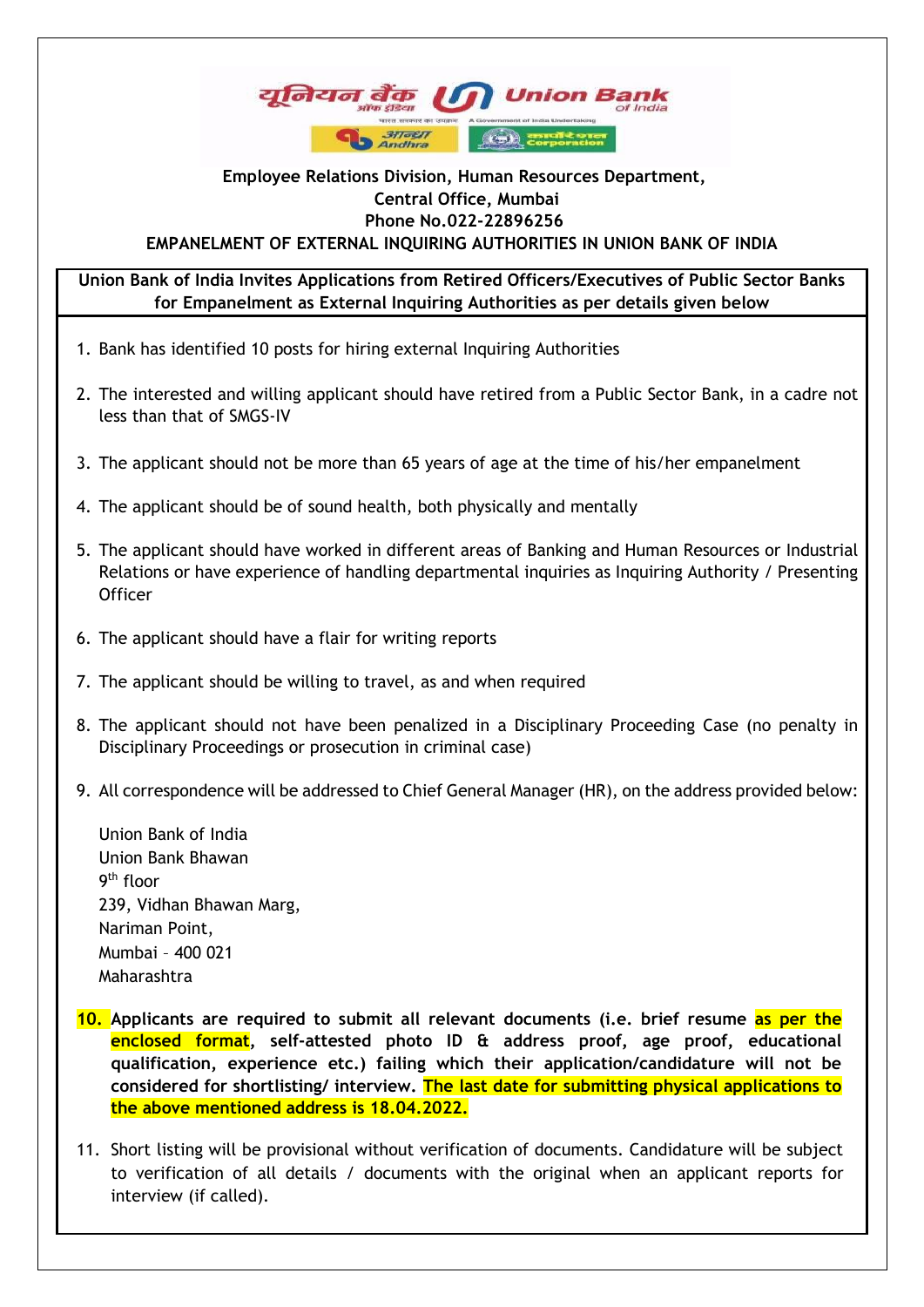- 12. Before applying, the applicants should ensure that they fulfill the eligibility criteria for the post as on the date of eligibility. In case an applicant is called for interview and is found to be not satisfying the eligibility criteria (Age, Experience etc.) he/she will not be allowed to appear for the interview. Further, if, at any stage, it is found that any information furnished in the application is false/incorrect or if according to the Bank, the applicant does not satisfy the eligibility criteria for the post, his/her candidature will be cancelled and he/she will not be allowed to appear for the interview.
- 13. Applicants are requested to apply only through submission of **physical application** on the address provided above. No other mode of submission of application will be accepted by the Bank.

**The Bank reserves the right to increase/decrease the number of post/s or cancel the above advertisement in part or full as per Bank's requirement without assigning any reason.** 

## **1. REMUNERATION:**

The empanelled Inquiring Authorities shall be paid lump-sum remuneration in the range of Rs. 30,000/- to Rs. 65,000/-, per enquiry, plus 10 % of the eligible lump-sum remuneration for clerical & stenographic work, depending on the scale of the Charge Sheeted Officer whose inquiry has been assigned to him/her and scale of the Inquiring Authority at the time of retirement.

| Scale of<br>Charge               | Time taken to<br>complete the<br><b>Inquiry Proceedings</b><br>and submission of<br>inquiry report | Amount of remuneration per<br>inquiry case |                                     | Clerical &<br>Stenographic                             |
|----------------------------------|----------------------------------------------------------------------------------------------------|--------------------------------------------|-------------------------------------|--------------------------------------------------------|
| <b>Sheeted</b><br><b>Officer</b> |                                                                                                    | If IA has<br>retired in<br>SMGS-IV/V       | If IA has retired<br>in TEGS-VI/VII | <b>Work</b>                                            |
|                                  | Within 90 days                                                                                     | Rs. 40,000/-                               | Rs. 45,000/-                        |                                                        |
|                                  | Within 120 days                                                                                    | Rs. 37,500/-                               | Rs. 42,500/-                        |                                                        |
| I to III                         | Within 150 days                                                                                    | Rs. 35,000/-                               | Rs. 40,000/-                        |                                                        |
|                                  | Within 180 days                                                                                    | Rs. 30,000/-                               | Rs. 35,000/-                        |                                                        |
|                                  | Within 90 days                                                                                     | Rs. 50,000/-                               | Rs. 55,000/-                        |                                                        |
| IV & V                           | Within 120 days                                                                                    | Rs. 47,500/-                               | Rs. 52,500/-                        | 10 $%$ of the<br>eligible lump-<br>sum<br>remuneration |
|                                  | Within 150 days                                                                                    | Rs. 45,000/-                               | Rs. 50,000/-                        |                                                        |
|                                  | Within 180 days                                                                                    | Rs. 40,000/-                               | Rs. 45,000/-                        |                                                        |
|                                  | Within 90 days                                                                                     | N.A.                                       | Rs. 65,000/-                        |                                                        |
| VI & VII                         | Within 120 days                                                                                    | N.A.                                       | Rs. 62,500/-                        |                                                        |
|                                  | Within 150 days                                                                                    | N.A.                                       | Rs. 60,000/-                        |                                                        |
|                                  | Within 180 days                                                                                    | N.A.                                       | Rs. 55,000/-                        |                                                        |

 $\triangleright$  In case any inquiry report is submitted by the external IA to Disciplinary/Competent Authority after completion of 180 days from the date of his/her appointment as Inquiring Authority for a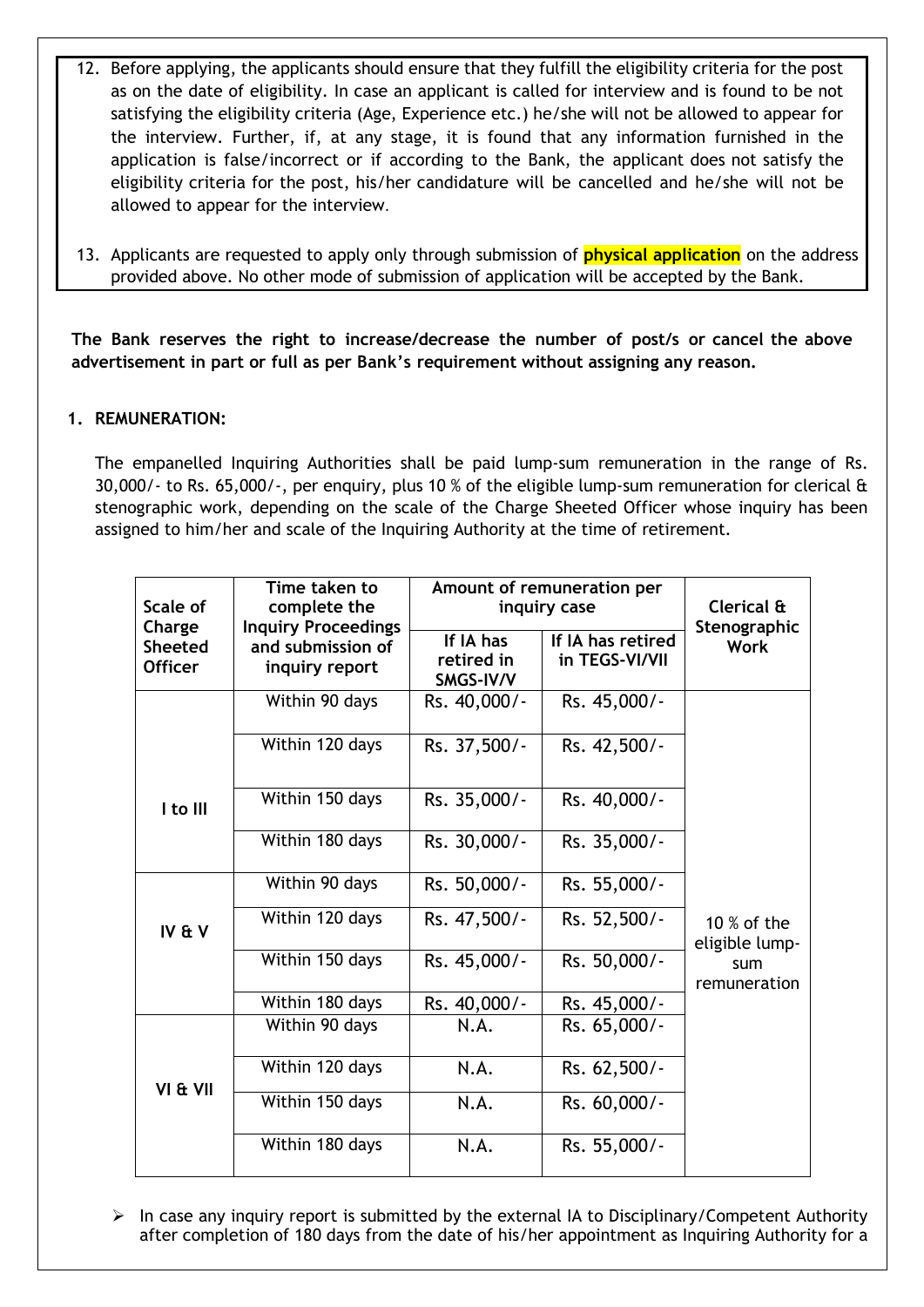particular case, without seeking any extension from the DA/CA and without adducing any justified/acceptable reasons for the delay, he shall be paid Rs. 5000/- less than the remuneration payable per case scale-wise to the inquiries completed within 180 days as mentioned in table above. However, in cases where the external IA has sought permission from DA/CA for extension of time beyond 180 days and the DA/CA is satisfied with the reasons for delay, the external IA shall be paid remuneration payable per case scale-wise to the inquiries completed within 180 days as mentioned in table above.

- $\triangleright$  If there is delay in completion of inquiry and submission of inquiry reports beyond 180 days from the date of his/her appointment as Inquiring Authority for 3 cases in a row, the DA/CA may decide not to give further inquiries to the empanelled retired Executive.
- $\triangleright$  The GST applicable on the remuneration paid will be borne by the Bank. However, the amount of remuneration will be paid after deduction of applicable income tax (TDS), if any.
- ➢ **Local Conveyance charges shall be paid on actual basis.**
- ➢ **In case of inquiries held out of the place/ town of residence of the Inquiring Authority, travel expenses and hotel expenses shall be reimbursed on production of journey tickets / bills / receipts, and Diem Allowance would be paid, as per the eligibility of the Scale/Grade in which the Executive had retired.**
- ➢ **The requisite stationery/ postage / courier services would be arranged by the Bank. Otherwise, charges, if any, incurred by the Inquiring Authority in this regard, would be reimbursed on actual basis on production of bills / receipts.**
- ➢ **In case, it is not possible to proceed with the matter due to stay by Court(s) etc., the Inquiring Authority may be discharged from his/her duties and payment of remuneration & clerical work will be made on pro-rata basis. Travel (TE-DA)/conveyance expenses/stationery expenses to be reimbursed as per eligibility on the basis of production of required bills/actual basis as the case maybe.**

#### **2. TERMS OF CONTRACT:**

The empanelled external Inquiring Authority:

- $\triangleright$  shall be appointed as Inquiring Authority by the Disciplinary Authority (DA) / Competent Authority (CA) of the Charge Sheeted Officer whose case is entrusted to him/ her,
- $\triangleright$  will be entrusted with inquiries on a case-to-case basis,
- ➢ **The number of disciplinary cases assigned to an Inquiring Authority may be restricted to 8 cases in a year (Financial Year) depending on the requirement of the Department, with not more than 4 cases at a time. However, in a composite case, involving more than one chargesheeted officer, the maximum number of cases in a financial year / at a time may be more than as stated herein above.**
- ➢ shall not engage himself/ herself in any other professional work or service, which is likely to interfere with the performance of his/ her duties as Inquiring Authority;
- $\triangleright$  shall undertake travel for conducting inquiry wherever required.
- ➢ **shall submit the Inquiry Report after completing the inquiry at the earliest, and in any case, not later than 180 days from the date of his/her appointment as Inquiring Authority for a particular case. Extension of time beyond 180 days can be granted only by the Disciplinary/Competent Authority appointing the IA for the particular case.**

#### **3. SELECTION PROCEDURE:**

(i) The applications will be screened by Screening/Scrutiny Panel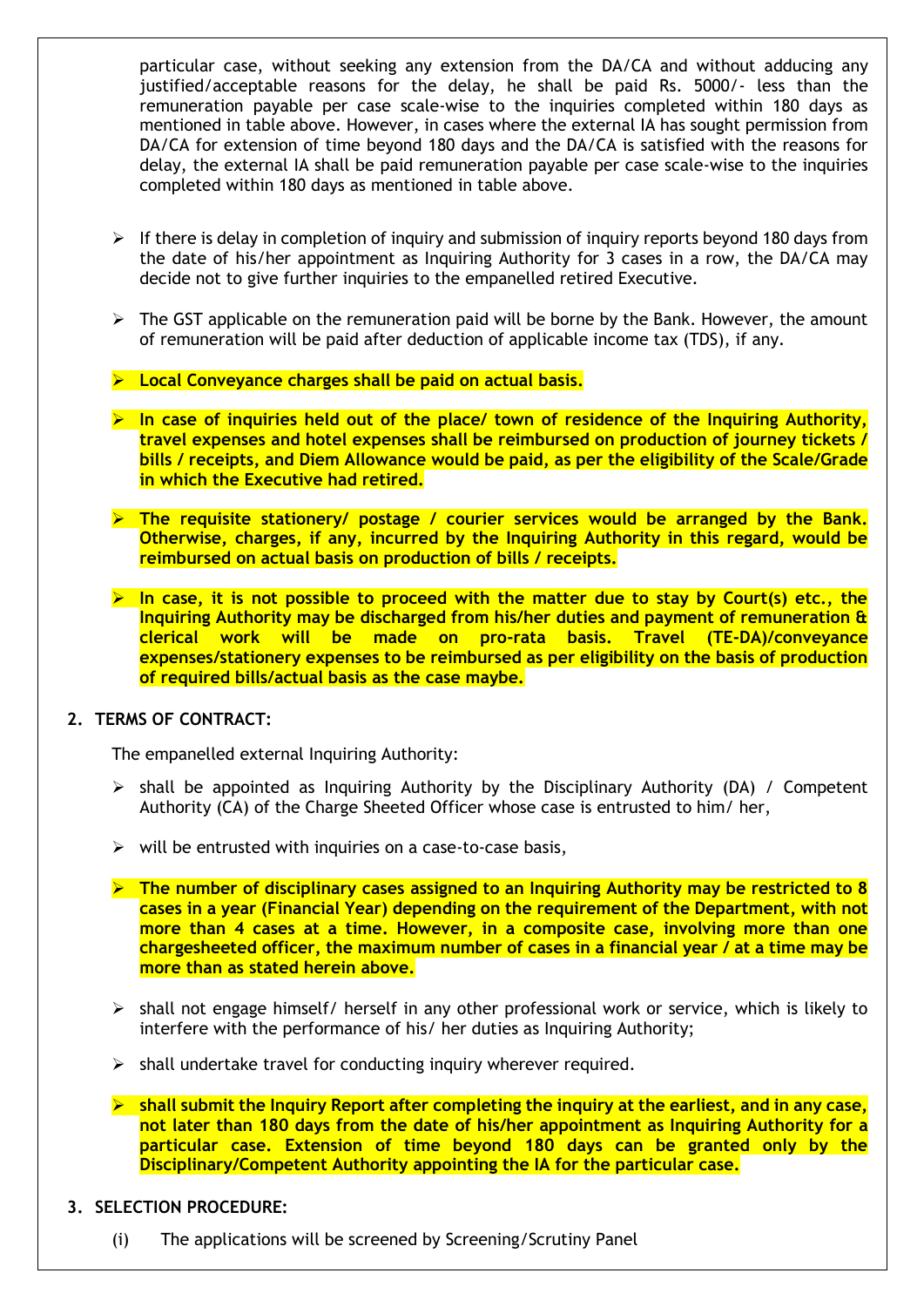- (ii) Vigilance Clearance shall be sought in respect of the candidates shortlisted for interview from their respective erstwhile Banks
- (iii) The shortlisted candidates would be called for interview / video interview, based on requirements of the Bank
- (iv) The list would then be sent to the Chief Vigilance Officer(CVO) of the Bank for concurrence, as per CVC guidelines, (Vigilance Manual 2021)
- (v) A letter confirming empanelment and mentioning terms & conditions of empanelment would be sent to the concerned executive by General Manager (HR)/Chief General Manager (HR)

## **4. GENERAL INSTRUCTIONS:**

- ➢ The empanelment as external Inquiring Authorities would be subject to annual review of performance by the Bank/ Chief General Manager (HR). The review would be conducted on or before the 30<sup>th</sup> of June every year, during which the findings of the inquiries submitted in the preceding Financial Year would be scrutinized by ER Division, Central Office and a Note would be placed before the CGM (HR) highlighting the performance of the Inquiring Authorities considering their Turn Around Time (TAT) and quality of their findings.
- $\triangleright$  Once the empaneled Executive attains 70 years of age, he/ she would not be assigned any further inquiries. However, any pending inquiries allotted to the IA before attainment of 70 years of age will have to be completed as per the extant rules/ guidelines
- $\triangleright$  The services of the empaneled Inquiring Authority may be terminated at any time by the Appointing Authority, without notice and without assigning any reasons.
- $\triangleright$  The Bank reserves the right to alter, modify or change the eligibility criteria and / or any of the other terms and conditions spelt out in this Notification.
- ➢ Any resultant dispute arising out of this Notification shall be subject to the sole jurisdiction of the courts situated in Mumbai.

**Mumbai Chief General Manager (HR) 1 st April 2022**

**Enclosures as above**